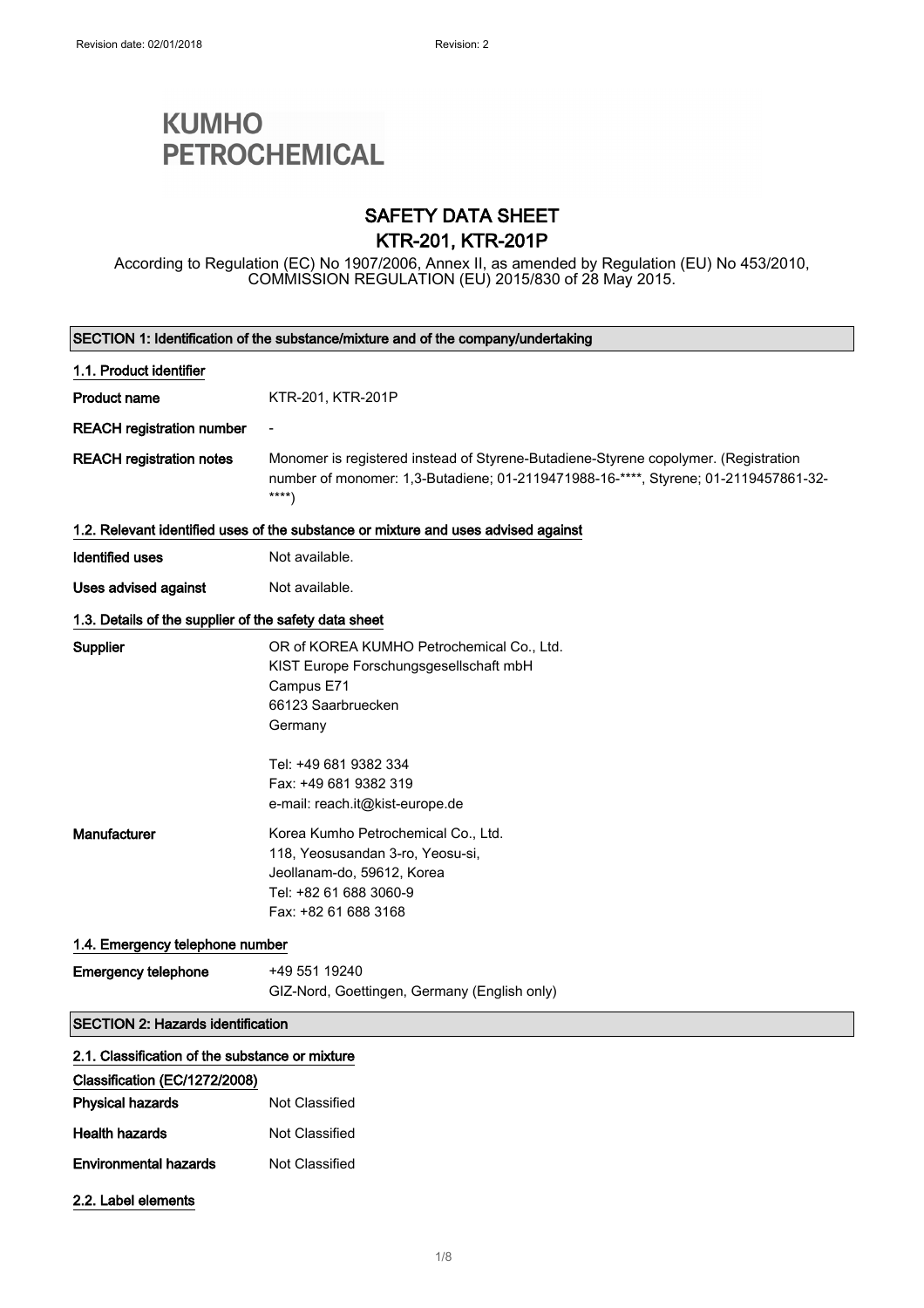### Hazard statements MC Not Classified

| 2.3. Other hazards                                                  |            |  |
|---------------------------------------------------------------------|------------|--|
| <b>SECTION 3: Composition/information on ingredients</b>            |            |  |
| 3.2. Mixtures                                                       |            |  |
| <b>Styrene-Butadiene Copolymer</b>                                  | $98 - 99%$ |  |
| CAS number: 9003-55-8                                               |            |  |
| Classification                                                      |            |  |
| Not Classified                                                      |            |  |
| <b>Additives</b>                                                    | $1 - 2%$   |  |
| $CAS$ number: $-$                                                   |            |  |
| Classification                                                      |            |  |
| Not Classified                                                      |            |  |
| The full text for all hazard statements is displayed in Section 16. |            |  |
| <b>SECTION 4: First aid measures</b>                                |            |  |

### 4.1. Description of first aid measures

| <b>General information</b>              | Get medical attention.                                                                                                                                                                                                                                                                                                           |
|-----------------------------------------|----------------------------------------------------------------------------------------------------------------------------------------------------------------------------------------------------------------------------------------------------------------------------------------------------------------------------------|
| <b>Inhalation</b>                       | Move affected person to fresh air and keep warm and at rest in a position comfortable for<br>breathing. When breathing is difficult, properly trained personnel may assist affected person<br>by administering oxygen. Get medical attention if any discomfort continues. If breathing stops,<br>provide artificial respiration. |
| Ingestion                               | Rinse mouth. Do not induce vomiting unless under the direction of medical personnel. If<br>vomiting occurs, the head should be kept low so that vomit does not enter the lungs. Get<br>medical attention if any discomfort continues.                                                                                            |
| <b>Skin contact</b>                     | Remove contaminated clothing and rinse skin thoroughly with water. Continue to rinse for at<br>least 15 minutes. Get medical attention if any discomfort continues.                                                                                                                                                              |
| Eye contact                             | Do not rub eye. Remove any contact lenses and open eyelids wide apart. Continue to rinse<br>for at least 15 minutes. Get medical attention if irritation persists after washing.                                                                                                                                                 |
|                                         | 4.2. Most important symptoms and effects, both acute and delayed                                                                                                                                                                                                                                                                 |
|                                         | 4.3. Indication of any immediate medical attention and special treatment needed                                                                                                                                                                                                                                                  |
| Notes for the doctor                    | Treatment may vary with condition of victim and specifics of incident.                                                                                                                                                                                                                                                           |
| <b>SECTION 5: Firefighting measures</b> |                                                                                                                                                                                                                                                                                                                                  |
| 5.1. Extinguishing media                |                                                                                                                                                                                                                                                                                                                                  |
| Suitable extinguishing media            | Extinguish with dry sand. Alcohol-resistant foam. Carbon dioxide (CO2). Dry chemicals. Water<br>spray.                                                                                                                                                                                                                           |
| Unsuitable extinguishing                | Do not use water jet as an extinguisher, as this will spread the fire.                                                                                                                                                                                                                                                           |

media

5.2. Special hazards arising from the substance or mixture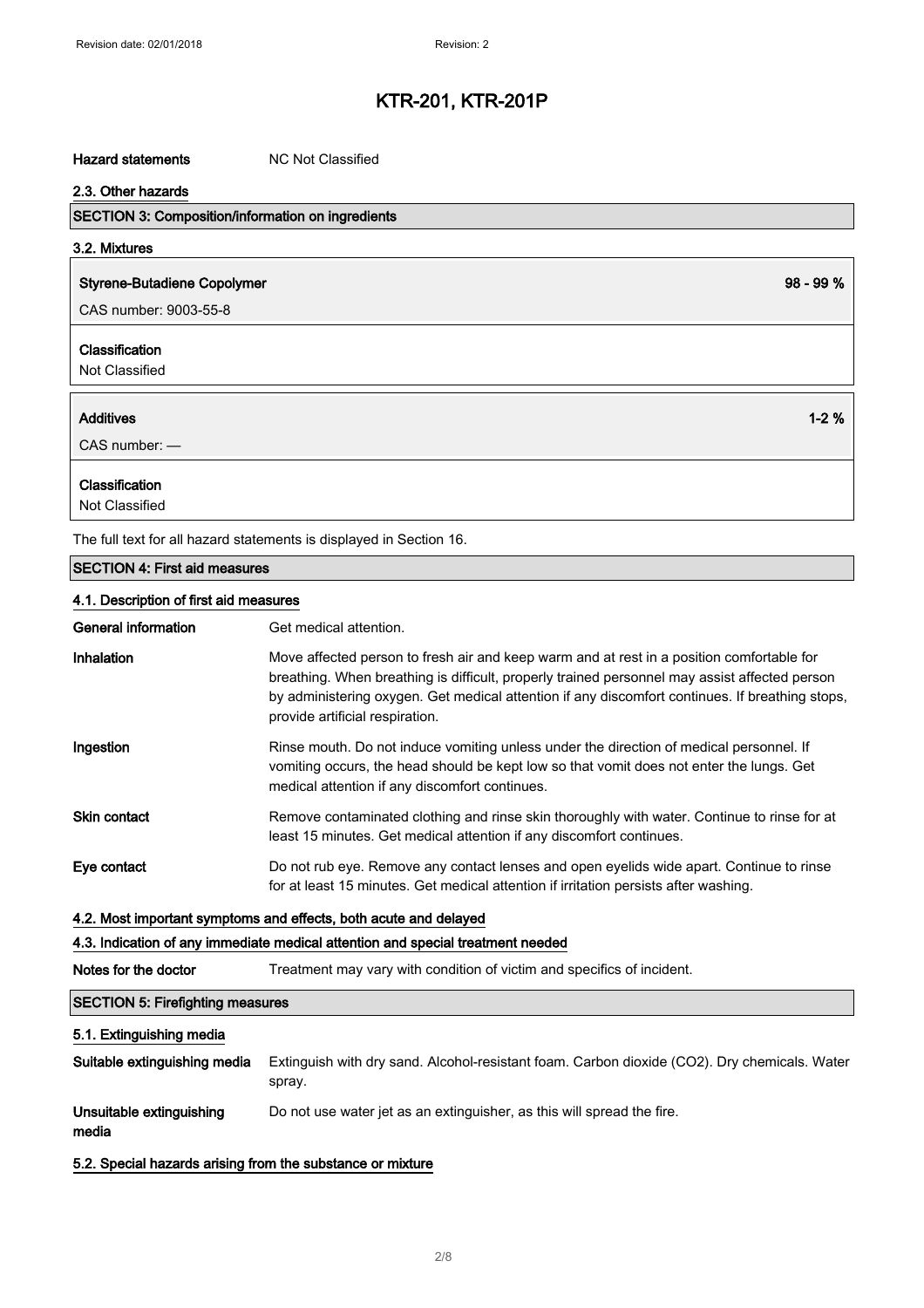| Specific hazards                                                         | Irritating gases or vapours. Dust or gas may ignite by flames. Dust may form explosive<br>mixture with air. May explode when heated or when exposed to flames or sparks. Containers<br>can burst violently or explode when heated, due to excessive pressure build-up.                                                                                                                                                                                                                                          |  |
|--------------------------------------------------------------------------|-----------------------------------------------------------------------------------------------------------------------------------------------------------------------------------------------------------------------------------------------------------------------------------------------------------------------------------------------------------------------------------------------------------------------------------------------------------------------------------------------------------------|--|
| Hazardous combustion<br>products                                         | Oxides of carbon. Thermal decomposition or combustion may liberate carbon oxides and<br>other toxic gases or vapours.                                                                                                                                                                                                                                                                                                                                                                                           |  |
| 5.3. Advice for firefighters                                             |                                                                                                                                                                                                                                                                                                                                                                                                                                                                                                                 |  |
| Protective actions during<br>firefighting                                | Keep up-wind to avoid fumes. Fight advanced or massive fires from safe distance or protected<br>location. Avoid inhalation of materials or combustion by-products. Cool containers exposed to<br>flames with water until well after the fire is out. Move containers from fire area if it can be done<br>without risk.                                                                                                                                                                                          |  |
| Special protective equipment<br>for firefighters                         | Use protective equipment appropriate for surrounding materials.                                                                                                                                                                                                                                                                                                                                                                                                                                                 |  |
| <b>SECTION 6: Accidental release measures</b>                            |                                                                                                                                                                                                                                                                                                                                                                                                                                                                                                                 |  |
| 6.1. Personal precautions, protective equipment and emergency procedures |                                                                                                                                                                                                                                                                                                                                                                                                                                                                                                                 |  |
| <b>Personal precautions</b>                                              | Wear protective clothing as described in Section 8 of this safety data sheet. Avoid heat,<br>flames and other sources of ignition. Keep upwind. Do not handle broken packages without<br>protective equipment. Provide adequate ventilation. Avoid generation of dust.                                                                                                                                                                                                                                          |  |
| 6.2. Environmental precautions                                           |                                                                                                                                                                                                                                                                                                                                                                                                                                                                                                                 |  |
| <b>Environmental precautions</b>                                         | Store away from waterwork or drainage system. Prevent run-off from entering ground, storm<br>sewers and ditches which lead to natural waterways. If large spills, call emergency services to<br>get advice.                                                                                                                                                                                                                                                                                                     |  |
| 6.3. Methods and material for containment and cleaning up                |                                                                                                                                                                                                                                                                                                                                                                                                                                                                                                                 |  |
| Methods for cleaning up                                                  | Small Spillages: Collect spilled material in appropriate container for disposal. Large Spillages:<br>Keep up-wind to avoid fumes. Build dikes to control spillage. Avoid lowland and keep upwind.<br>Dispose of contents/containers in accordance with local / regional / national / international<br>regulations.                                                                                                                                                                                              |  |
| 6.4. Reference to other sections                                         |                                                                                                                                                                                                                                                                                                                                                                                                                                                                                                                 |  |
| Reference to other sections                                              | For personal protection, see Section 8. For waste disposal, see section 13.                                                                                                                                                                                                                                                                                                                                                                                                                                     |  |
| <b>SECTION 7: Handling and storage</b>                                   |                                                                                                                                                                                                                                                                                                                                                                                                                                                                                                                 |  |
| 7.1. Precautions for safe handling                                       |                                                                                                                                                                                                                                                                                                                                                                                                                                                                                                                 |  |
| Usage precautions                                                        | Wear protective clothing as described in Section 8 of this safety data sheet. Storage tanks<br>and other containers must be earthed. Avoid heat, flames and other sources of ignition. Wash<br>thoroughly after handling. Do not act pressure, cutting, welding, soldering, drilling, grinding,<br>etc. All handling should only take place in well-ventilated areas. Avoid handling which leads to<br>dust formation. Avoid inhalation of dust and contact with skin and eyes. Avoid temperature<br>$>316$ °C. |  |
|                                                                          | 7.2. Conditions for safe storage, including any incompatibilities                                                                                                                                                                                                                                                                                                                                                                                                                                               |  |
| <b>Storage precautions</b>                                               | Store and handle in accordance with all current regulations and standards. Keep container<br>tightly sealed when not in use. Store in tightly-closed, original container in a dry, cool and well-<br>ventilated place. Do not store near heat sources or expose to high temperatures. Protect<br>against direct sunlight.                                                                                                                                                                                       |  |
| 7.3. Specific end use(s)                                                 |                                                                                                                                                                                                                                                                                                                                                                                                                                                                                                                 |  |
| Specific end use(s)                                                      | Not available.                                                                                                                                                                                                                                                                                                                                                                                                                                                                                                  |  |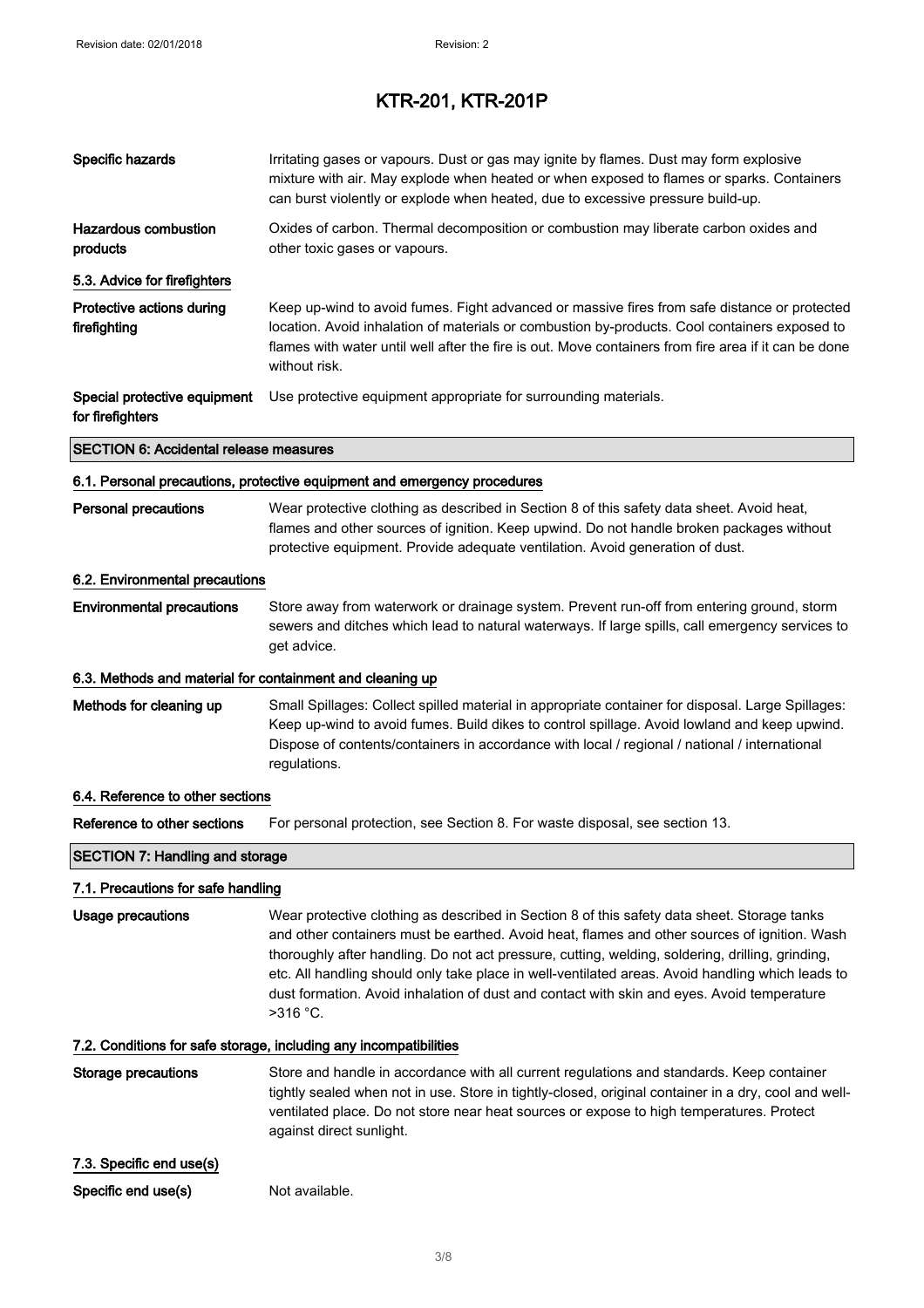### SECTION 8: Exposure Controls/personal protection

### 8.1. Control parameters

### Occupational exposure limits

ACGIH

Ingredient comments No exposure limits known for ingredient(s).

### 8.2. Exposure controls

### Protective equipment





| Appropriate engineering<br>controls | Provide adequate general and local exhaust ventilation.                                                                                                                                                                        |
|-------------------------------------|--------------------------------------------------------------------------------------------------------------------------------------------------------------------------------------------------------------------------------|
| Eye/face protection                 | The following protection should be worn: Chemical splash goggles.                                                                                                                                                              |
| Hand protection                     | Wear suitable gloves.                                                                                                                                                                                                          |
| Other skin and body<br>protection   | Wear suitable protective clothing.                                                                                                                                                                                             |
| Hygiene measures                    | Use engineering controls to reduce air contamination to permissible exposure level. Provide<br>eyewash station and safety shower. Wash hands after handling.                                                                   |
| <b>Respiratory protection</b>       | If ventilation is inadequate, suitable respiratory protection must be worn. Under frequent use<br>or heavy exposure, respiratory protection may be needed. In case of dust formation, wear<br>respirator with particle filter. |

### SECTION 9: Physical and Chemical Properties

### 9.1. Information on basic physical and chemical properties

| Appearance                                      | Solid                         |
|-------------------------------------------------|-------------------------------|
| Colour                                          | White.                        |
| Odour                                           | Not available.                |
| Odour threshold                                 | Not available. Not available. |
| рH                                              | Not available. Not available. |
| <b>Melting point</b>                            | Not applicable.               |
| Initial boiling point and range                 | Not applicable.               |
| Flash point                                     | Not available.                |
| <b>Evaporation rate</b>                         | Not applicable.               |
| Upper/lower flammability or<br>explosive limits | Not available.                |
| <b>Other flammability</b>                       | Not available.                |
| Vapour pressure                                 | Not applicable.               |
| Vapour density                                  | Not applicable.               |
| <b>Relative density</b>                         | $0.94 \ @ ^{\circ}C$          |
| Solubility(ies)                                 | Insoluble in water.           |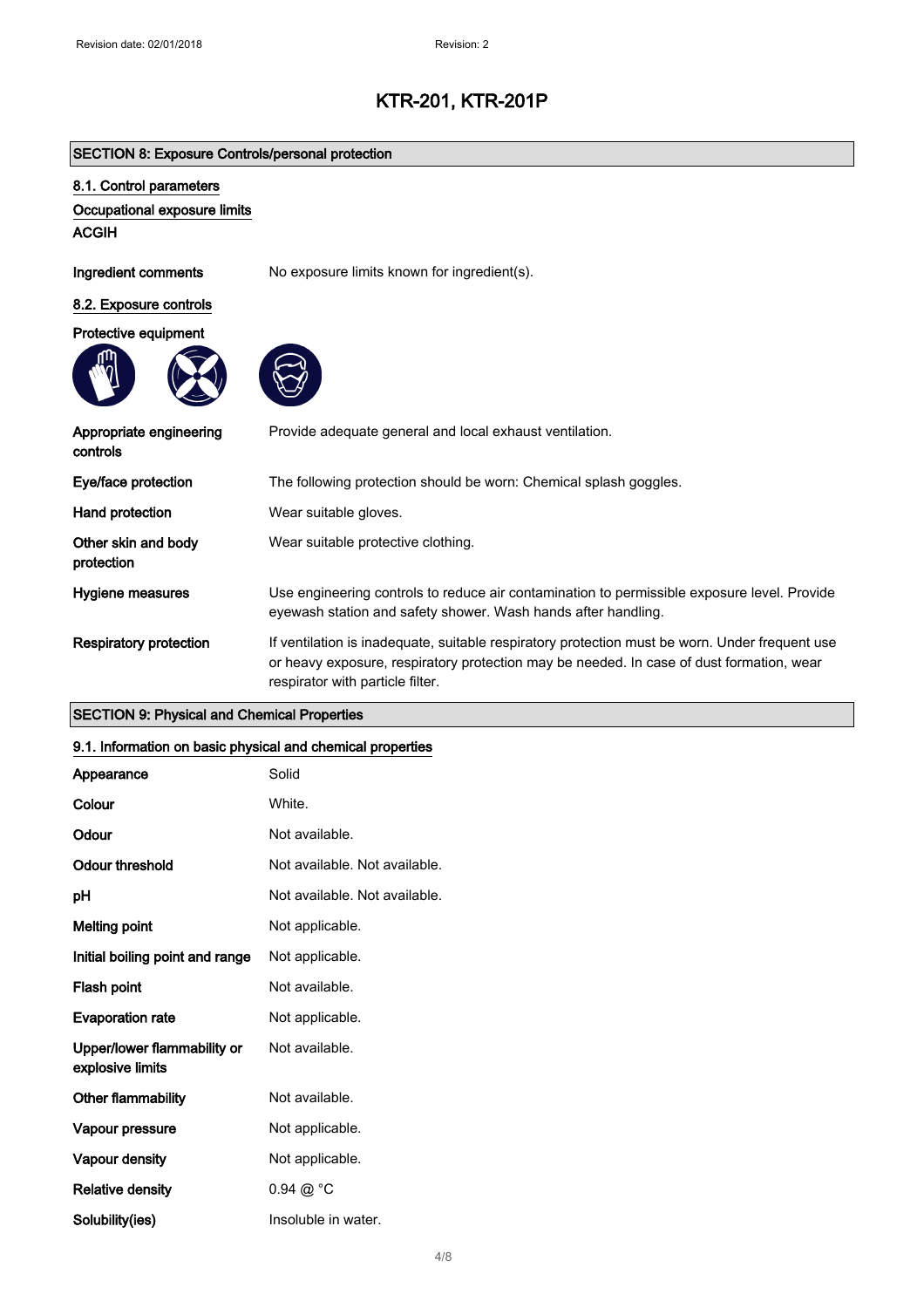| <b>Partition coefficient</b>                                        | Not applicable.                                                                                                                                             |
|---------------------------------------------------------------------|-------------------------------------------------------------------------------------------------------------------------------------------------------------|
| Auto-ignition temperature                                           | Not available.                                                                                                                                              |
| <b>Decomposition Temperature</b>                                    | Not available.                                                                                                                                              |
| <b>Viscosity</b>                                                    | Not applicable.                                                                                                                                             |
| <b>Explosive properties</b>                                         | Not available.                                                                                                                                              |
| <b>Oxidising properties</b>                                         | Not available.                                                                                                                                              |
| 9.2. Other information                                              |                                                                                                                                                             |
| Molecular weight                                                    | Not available.                                                                                                                                              |
| <b>SECTION 10: Stability and reactivity</b>                         |                                                                                                                                                             |
| 10.1. Reactivity                                                    |                                                                                                                                                             |
| Reactivity                                                          | Not available.                                                                                                                                              |
| 10.2. Chemical stability                                            |                                                                                                                                                             |
| <b>Stability</b>                                                    | Stable at normal ambient temperatures and when used as recommended. Avoid above 316<br>°C.                                                                  |
| 10.3. Possibility of hazardous reactions                            |                                                                                                                                                             |
| Possibility of hazardous<br>reactions                               | Will not occur.                                                                                                                                             |
| 10.4. Conditions to avoid                                           |                                                                                                                                                             |
| <b>Conditions to avoid</b>                                          | Avoid heat, flames and other sources of ignition. Avoid contact with incompatible materials.                                                                |
| 10.5. Incompatible materials                                        |                                                                                                                                                             |
| Materials to avoid                                                  | Acids and bases. Flammable/combustible materials. Hydrocarbons - halogenated. Strong<br>oxidising agents.                                                   |
| 10.6. Hazardous decomposition products                              |                                                                                                                                                             |
| Hazardous decomposition<br>products                                 | Thermal decomposition or combustion may liberate carbon oxides and other toxic gases or<br>vapours. Oxides of carbon. Hydrocarbons. Hydrogen cyanide (HCN). |
| <b>SECTION 11: Toxicological information</b>                        |                                                                                                                                                             |
| 11.1. Information on toxicological effects                          |                                                                                                                                                             |
| Acute toxicity - oral<br>Notes (oral LD <sub>50</sub> )             | Not available.                                                                                                                                              |
| Acute toxicity - dermal<br>Notes (dermal LD <sub>50</sub> )         | Not available.                                                                                                                                              |
| Acute toxicity - inhalation<br>Notes (inhalation LC <sub>50</sub> ) | Not available.                                                                                                                                              |
| Skin corrosion/irritation<br>Animal data                            | Not available.                                                                                                                                              |
| Serious eye damage/irritation<br>Serious eye damage/irritation      | Not available.                                                                                                                                              |
| Germ cell mutagenicity                                              |                                                                                                                                                             |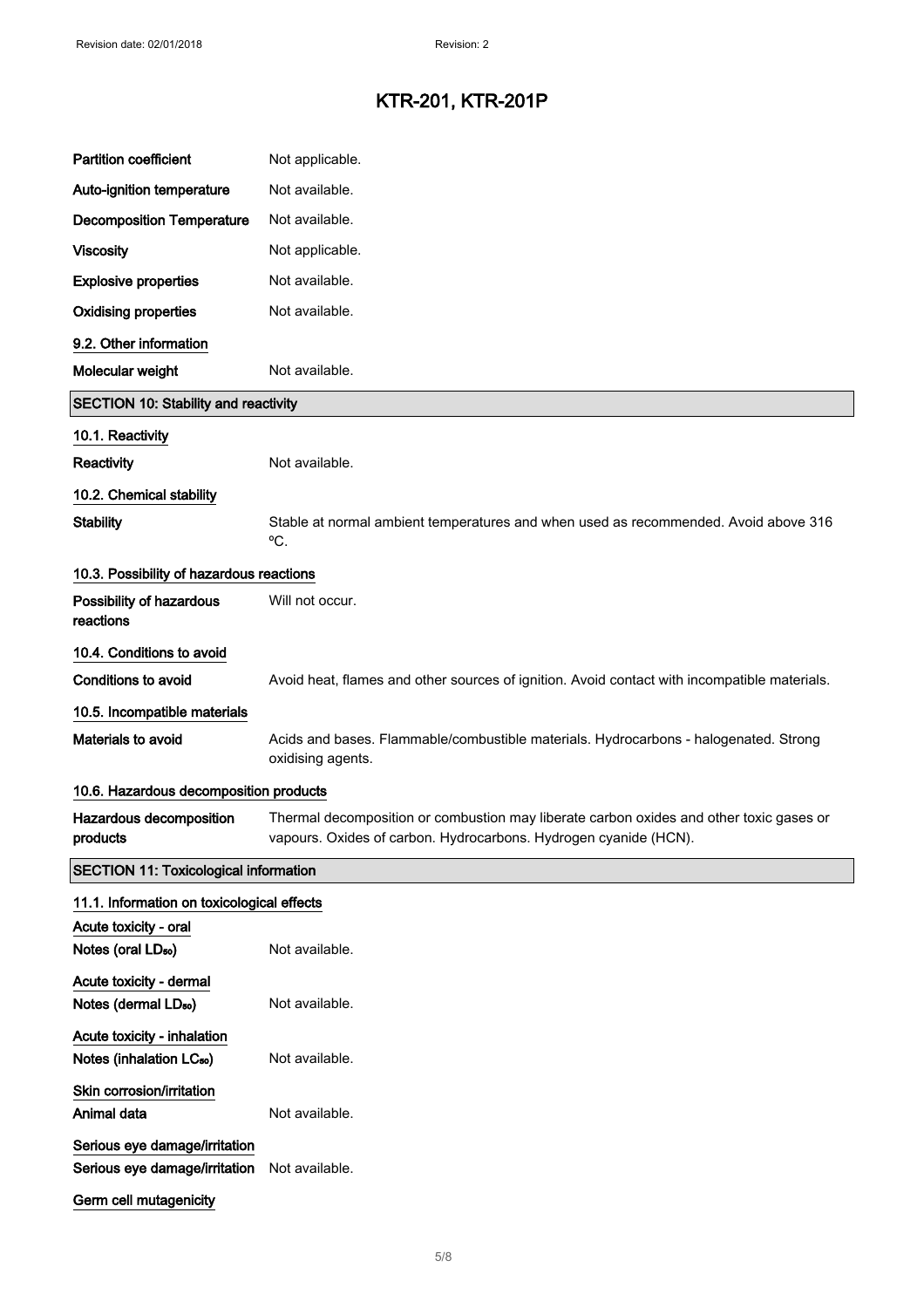| Genotoxicity - in vitro                            | Not available.                                                                                 |
|----------------------------------------------------|------------------------------------------------------------------------------------------------|
| Genotoxicity - in vivo                             | Not available.                                                                                 |
| Carcinogenicity                                    |                                                                                                |
| Carcinogenicity                                    | Not available. Contains Styrene-Butadiene Copolymer classified as IARC Group 3<br>carcinogens. |
| Reproductive toxicity                              |                                                                                                |
| Reproductive toxicity - fertility                  | Not available.                                                                                 |
| Reproductive toxicity -<br>development             | Not available.                                                                                 |
| Specific target organ toxicity - single exposure   |                                                                                                |
| STOT - single exposure                             | Not available.                                                                                 |
| Specific target organ toxicity - repeated exposure |                                                                                                |
| STOT - repeated exposure                           | Not available.                                                                                 |
| <b>SECTION 12: Ecological Information</b>          |                                                                                                |
| Ecotoxicity                                        | There are no data on the ecotoxicity of this product.                                          |
| 12.1. Toxicity                                     |                                                                                                |

and the

| 12.1. LOXICITY                                             |                                                                         |
|------------------------------------------------------------|-------------------------------------------------------------------------|
| Acute toxicity - fish                                      | Not available.                                                          |
| Acute toxicity - aquatic<br>invertebrates                  | Not available.                                                          |
| Acute toxicity - aquatic plants                            | Not available.                                                          |
| Acute toxicity -<br>microorganisms                         | Not available.                                                          |
| Acute toxicity - terrestrial                               | Not available.                                                          |
| Chronic toxicity - fish early life Not available.<br>stage |                                                                         |
| Short term toxicity - embryo<br>and sac fry stages         | Not available.                                                          |
| Chronic toxicity - aquatic<br>invertebrates                | Not available.                                                          |
| 12.2. Persistence and degradability                        |                                                                         |
| Persistence and degradability Not available.               |                                                                         |
| Biodegradation                                             | Not available.                                                          |
| 12.3. Bioaccumulative potential                            |                                                                         |
| <b>Partition coefficient</b>                               | Not applicable.                                                         |
| 12.4. Mobility in soil                                     |                                                                         |
| <b>Mobility</b>                                            | Not available.                                                          |
| 12.5. Results of PBT and vPvB assessment                   |                                                                         |
| Results of PBT and vPvB<br>assessment                      | This product does not contain any substances classified as PBT or vPvB. |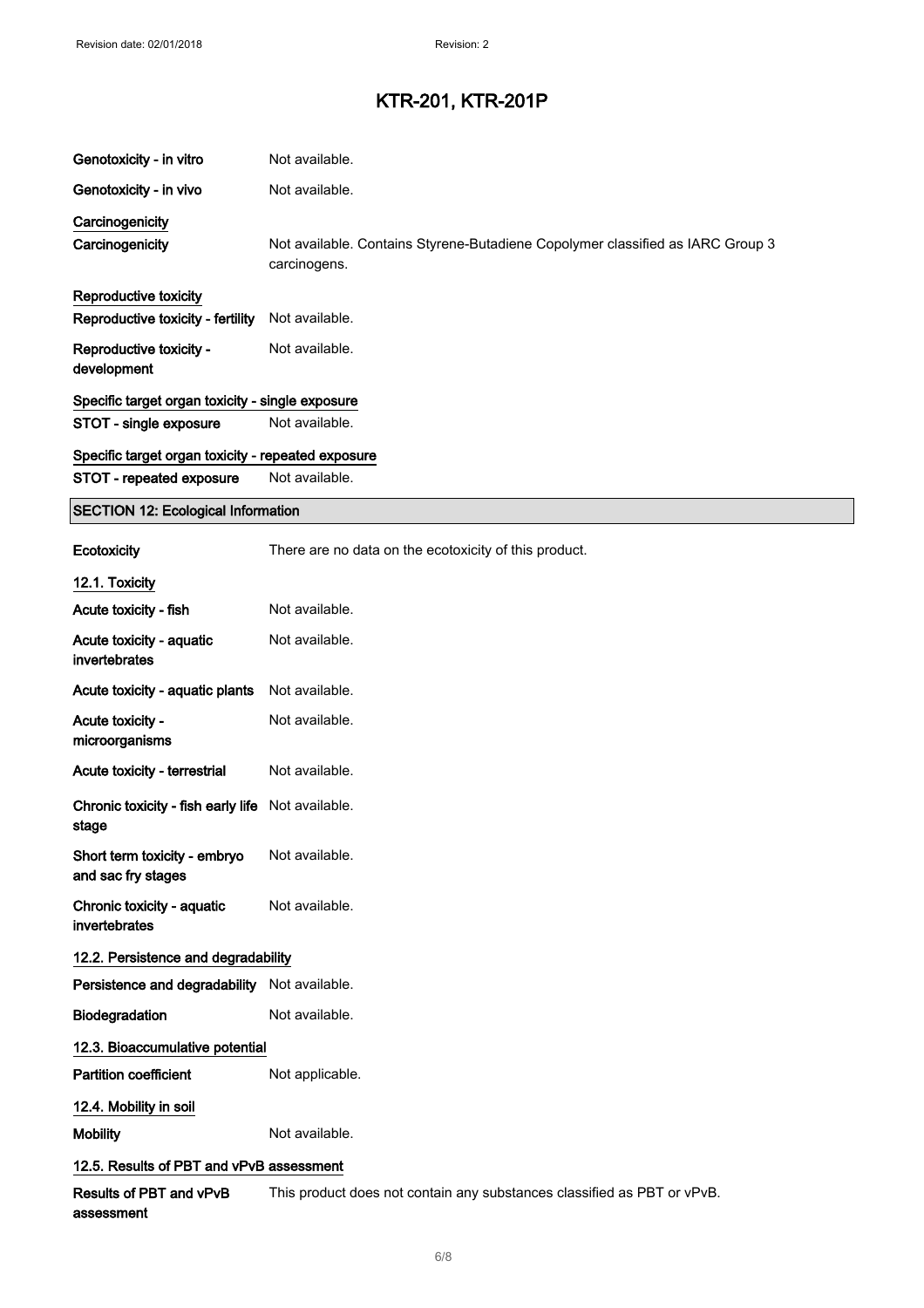# 12.6. Other adverse effects

Other adverse effects Not available.

| <b>SECTION 13: Disposal considerations</b>                                                     |                                                                                                                                                                                                                                                                                                                                                            |
|------------------------------------------------------------------------------------------------|------------------------------------------------------------------------------------------------------------------------------------------------------------------------------------------------------------------------------------------------------------------------------------------------------------------------------------------------------------|
| 13.1. Waste treatment methods                                                                  |                                                                                                                                                                                                                                                                                                                                                            |
| <b>General information</b>                                                                     | Dispose of contents/containers in accordance with local/regional/national/international<br>regulations. Waste is suitable for incineration. If the waste contains designated waste and<br>difficult to separate, incinerate it or reduce the volume following the similar way as<br>incineration. If applicable, pretreat waste with oil/water separation. |
| <b>Disposal methods</b>                                                                        | Confirm disposal procedures with environmental engineer and local regulations. Dispose of<br>the waste by oneself or contact disposal company.                                                                                                                                                                                                             |
| <b>SECTION 14: Transport information</b>                                                       |                                                                                                                                                                                                                                                                                                                                                            |
| General                                                                                        | The product is not covered by international regulations on the transport of dangerous goods<br>(IMDG, IATA, ADR/RID).                                                                                                                                                                                                                                      |
| 14.1. UN number                                                                                |                                                                                                                                                                                                                                                                                                                                                            |
| Not applicable.                                                                                |                                                                                                                                                                                                                                                                                                                                                            |
| 14.2. UN proper shipping name                                                                  |                                                                                                                                                                                                                                                                                                                                                            |
| Not applicable.                                                                                |                                                                                                                                                                                                                                                                                                                                                            |
| 14.3. Transport hazard class(es)                                                               |                                                                                                                                                                                                                                                                                                                                                            |
| Not applicable.                                                                                |                                                                                                                                                                                                                                                                                                                                                            |
| 14.4. Packing group                                                                            |                                                                                                                                                                                                                                                                                                                                                            |
| Not applicable.                                                                                |                                                                                                                                                                                                                                                                                                                                                            |
| 14.5. Environmental hazards                                                                    |                                                                                                                                                                                                                                                                                                                                                            |
| Environmentally hazardous substance/marine pollutant<br>No.                                    |                                                                                                                                                                                                                                                                                                                                                            |
| 14.6. Special precautions for user                                                             |                                                                                                                                                                                                                                                                                                                                                            |
| Not applicable.                                                                                |                                                                                                                                                                                                                                                                                                                                                            |
|                                                                                                | 14.7. Transport in bulk according to Annex II of MARPOL and the IBC Code                                                                                                                                                                                                                                                                                   |
| Transport in bulk according to Not applicable.<br>Annex II of MARPOL 73/78<br>and the IBC Code |                                                                                                                                                                                                                                                                                                                                                            |
| <b>SECTION 15: Regulatory information</b>                                                      |                                                                                                                                                                                                                                                                                                                                                            |
|                                                                                                | 15.1. Safety, health and environmental regulations/legislation specific for the substance or mixture                                                                                                                                                                                                                                                       |
| <b>Authorisations (Title VII</b><br><b>Regulation 1907/2006)</b>                               | No specific authorisations are known for this product.                                                                                                                                                                                                                                                                                                     |
| <b>Restrictions (Title VIII</b><br><b>Regulation 1907/2006)</b>                                | No specific restrictions on use are known for this product.                                                                                                                                                                                                                                                                                                |
| 15.2. Chemical safety assessment                                                               |                                                                                                                                                                                                                                                                                                                                                            |
| <b>SECTION 16: Other information</b>                                                           |                                                                                                                                                                                                                                                                                                                                                            |
| <b>Issued by</b>                                                                               | <b>KIST Europe</b>                                                                                                                                                                                                                                                                                                                                         |